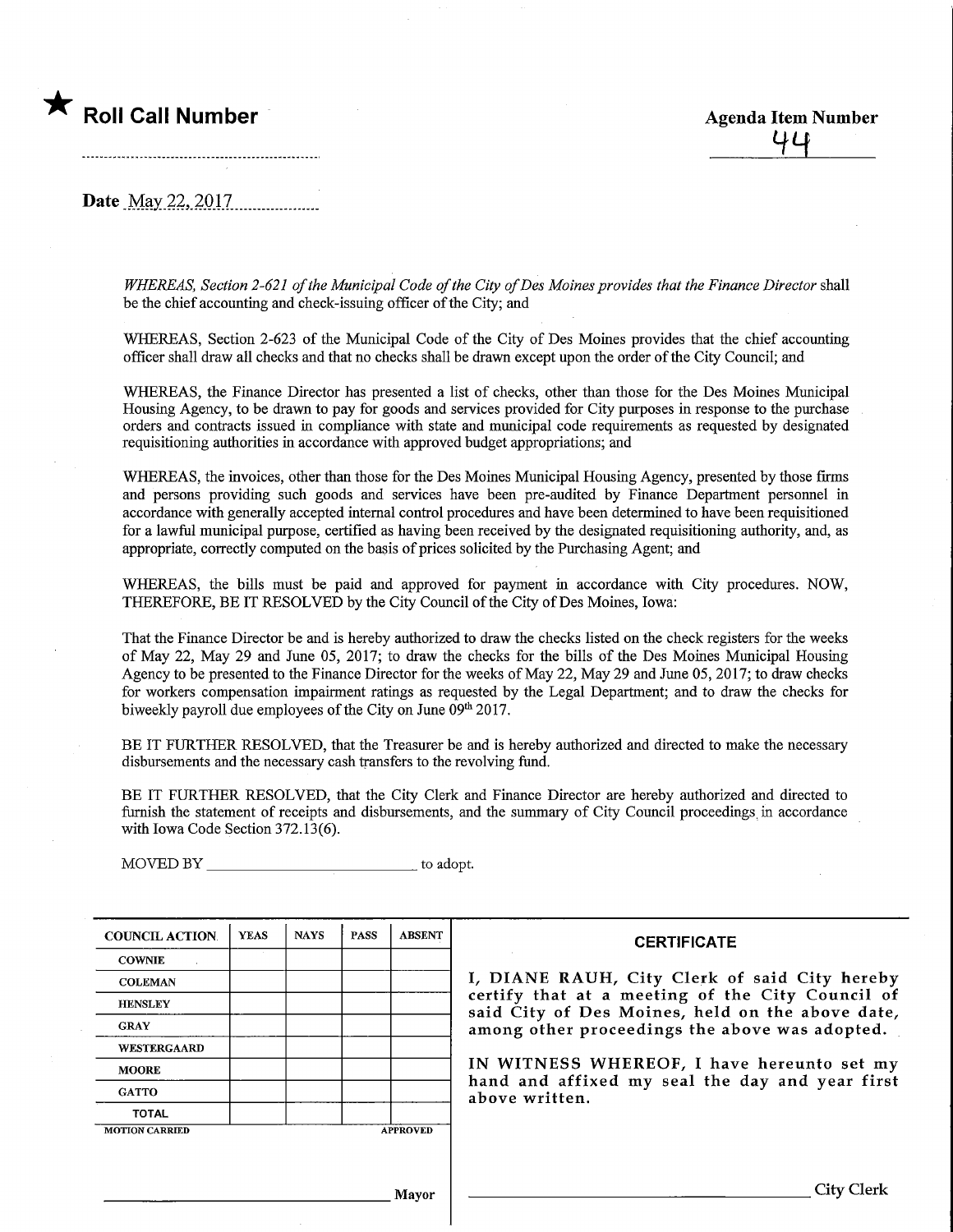

### DES MOINES ENGINEERING DEPARTMENT CONSTRUCTION CONTRACT PARTIAL PAYMENT REQUEST

### For Check Register of May 12,2017 For Check Register of May 12, 2017<br>As approved by City Council on May 8, 2017 (Roll Call No. 17-)  $0\%$

 $\mathcal{E}^{\mathcal{I}}$ 

ŧ

May 08, 2017 Page No. 1

The work performed associated with the following listed construction contract partial payments has been constructed in substantial compliance with the plans and specifications, and the Engineering Department hereby requests that the Finance Department process payment to the following contractors:

| <b>Activity ID</b> | <b>Project Title</b>                                                        | Contractor                                                                                                     | Partial<br>Payment<br>No. | Partial<br>Payment<br>Amount |
|--------------------|-----------------------------------------------------------------------------|----------------------------------------------------------------------------------------------------------------|---------------------------|------------------------------|
| 042015002          | Downtown Bicycle Plan Implementation - Phase 2                              | Jasper Construction Services,<br>Inc.<br>Cliff Rhoads, President<br>928 N 19th Avenue East<br>Newton, IA 50208 | 02                        | \$68,960.65                  |
|                    | STP-A-1945(824)--86-77<br>Munis Contract No. 17071                          |                                                                                                                |                           |                              |
| 042015005          | Traffic Signal Battery Back-Up                                              | Iowa Signal Inc.<br>Wayne Lesley, President<br>3711 SE Capitol Circle<br>Grimes, IA 50111                      | 02                        | \$21,687.41                  |
|                    | CS-TSF 1945(809)--85-77<br>Munis Contract No. 17059                         |                                                                                                                |                           |                              |
| 042015006          | Pedestrian Crossing Signal Upgrades                                         | Iowa Signal Inc.<br>Wayne Lesley, President<br>3711 SE Capitol Circle<br>Grimes, IA 50111                      | 01                        | \$144,152.43                 |
|                    | CS-TSF-1945(810)--85-77<br>Munis Contract No. 17064                         |                                                                                                                |                           |                              |
| 042016002          | City-wide Fixed Time Traffic Signal Upgrade - Phase 2                       | Hawkeye Paving Corporation<br>Glen E. Perkins, President<br>801 42nd Street South<br>Bettendorf, IA 52722      | 04                        | \$118,639.44                 |
|                    | CS-TSF-1945(831)--85-77, STP-A-1945(823)--86-77<br>Munis Contract No. 17048 |                                                                                                                |                           |                              |
| 042016004          | Beaver and Madison Traffic Signal Replacement                               | Iowa Signal Inc.<br>Wayne Lesley, President<br>3711 SE Capitol Circle<br>Grimes, IA 50111                      | 01                        | \$97,299.99                  |
|                    | Munis Contract No. 17067                                                    |                                                                                                                |                           |                              |
| 042016010          | 42nd Street Streetscape from I-235 to Crocker Street                        | Jasper Construction Services,<br>Inc.<br>Cliff Rhoads, President<br>928 N 19th Avenue East<br>Newton, IA 50208 | 01                        | \$104,355.03                 |
|                    | CS-TSF-1945(829)--85-77, TAP-T-1945(832)--8V-77<br>Munis Contract No. 17130 |                                                                                                                |                           |                              |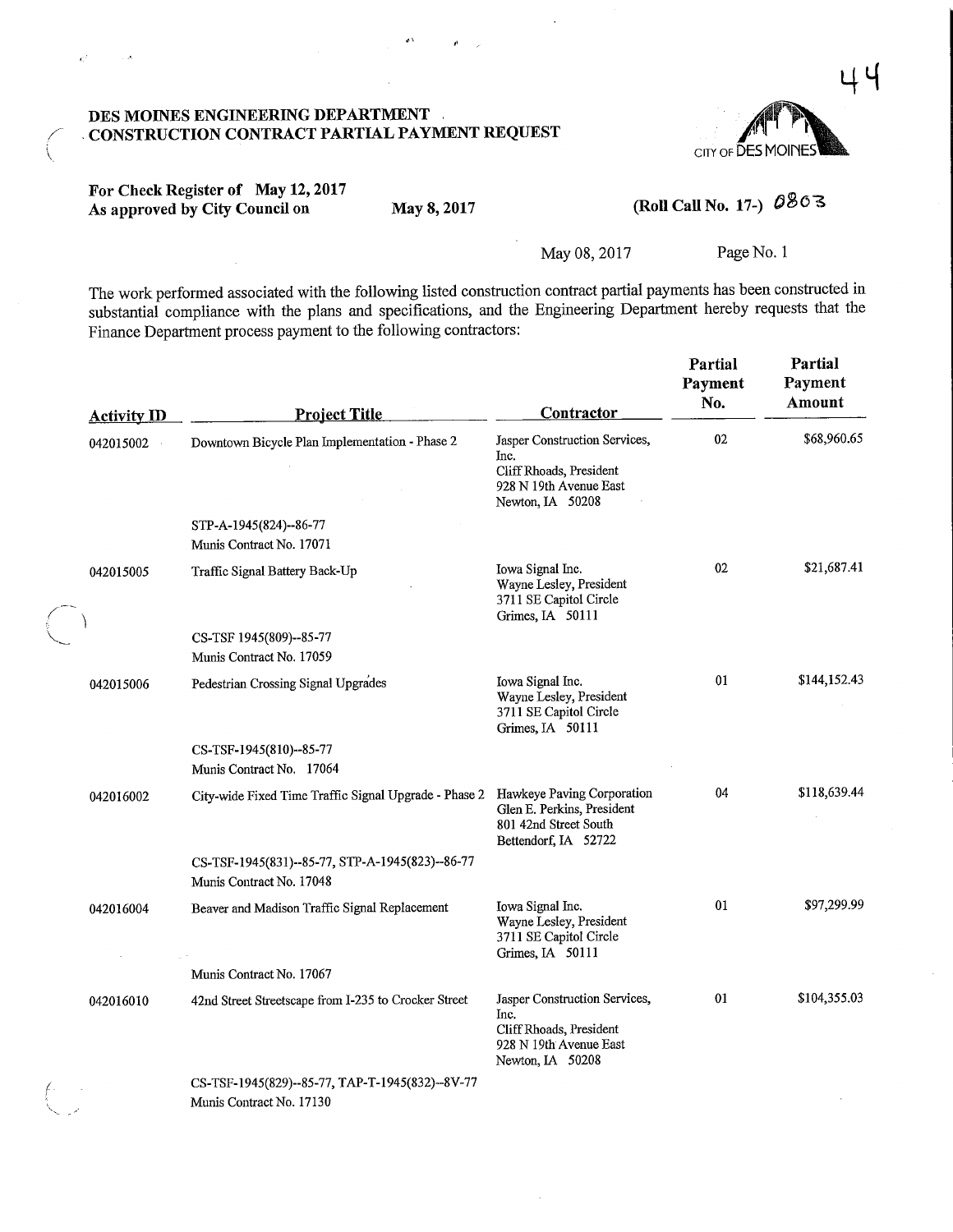### DES MOmES ENGINEERING DEPARTMENT CONSTRUCTION CONTRACT PARTIAL PAYMENT REQUEST



### For Check Register of May 12,2017 As approved by City Council on May 8, 2017 (Roll Call No. 17-)  $\mathcal{O}(\mathcal{B})$  1-3

ц.

 $\mu$ 

17068

 $\mathbf{z}$  :

May 08,2017 Page No. 2

| <b>Activity ID</b> | <b>Project Title</b>                                                                                                                                                                                                                                                        | Contractor                                                                                                                   | Partial<br>Payment<br>No. | Partial<br>Payment<br>Amount |
|--------------------|-----------------------------------------------------------------------------------------------------------------------------------------------------------------------------------------------------------------------------------------------------------------------------|------------------------------------------------------------------------------------------------------------------------------|---------------------------|------------------------------|
| 062017003          | E. 2nd Street Reconstruction from E. Locust Street to E. MPS Engineers, P.C. dba<br>Grand Avenue                                                                                                                                                                            | Kingston Services, P.C.<br>Dan Hutton, President<br>1444 Illinois Street<br>Des Moines, IA 50314                             | 01                        | \$94,483.76                  |
|                    | Munis Contract No. 17123                                                                                                                                                                                                                                                    |                                                                                                                              |                           |                              |
| 082017004          | Des Moines River East Storm Sewer Box Emergency<br>Repair                                                                                                                                                                                                                   | Cramer and Associates, Inc.<br>Robert Cramer, President/CAO<br>3100 S.W. Brookside Drive<br>Grimes, IA 50111                 | 02                        | \$453,151.02                 |
|                    | Munis Contract No. 17105                                                                                                                                                                                                                                                    |                                                                                                                              |                           |                              |
| 102013005<br>÷,    | Police Station West Entrance Replacement                                                                                                                                                                                                                                    | Koester Construction<br>Company, Inc.<br>Paul Koester, President<br>3050 SE Enterprise Drive,<br>Suite A<br>Grimes, IA 50111 | 05                        | \$130,678.55                 |
|                    | Munis Contract No. 17062 NOTE - PER REQUEST DATED OCTOBER 6, 2016: Make payable to Northern Escrow, Inc.,<br>FBO Koester Construction Company, Inc.; send payment to - Northern Escrow, Inc., Attn: Heather K. Schaus, 1276 South<br>Robert Street, West St. Paul, MN 5518. |                                                                                                                              |                           |                              |
| 102016004          | City Hall Improvements                                                                                                                                                                                                                                                      | Henning Paric Commercial,<br>LLC<br>Kevin Walker, President<br>5800 Merle Hay Road, Suite<br>14<br>Johnston, IA 50131        | 10                        | \$418,555.00                 |
|                    | Munis Contract No. 17012                                                                                                                                                                                                                                                    |                                                                                                                              |                           |                              |
| 102016010          | City Hall and Police Station Facade Improvements                                                                                                                                                                                                                            | TNT Tuckpointing and<br>Building Restoration, L.L.C.<br>Joshua L. Smyser, Member<br>202 Iowa Street<br>Stockton, IA 52769    | 02                        | \$384,395.36                 |
|                    | Munis Contract No. 17103                                                                                                                                                                                                                                                    |                                                                                                                              |                           |                              |
| 112016004          | Fairmont Park Water Playground                                                                                                                                                                                                                                              | Lansink Construction, Inc.<br>Correy Lansink, President<br>5967 Merle Hay Road<br>Johnston, IA 50131                         | 01                        | \$142,365.74                 |
|                    | Munis Contract No. 17070                                                                                                                                                                                                                                                    |                                                                                                                              |                           |                              |
| 122016002          | Women of Achievement Bridge Deck Surface<br>Replacement                                                                                                                                                                                                                     | Iowa State Contractors, Inc.<br>Joseph Cichowski, President<br>26 Greenbriar Lane<br>Ottumwa, IA 52501                       | 02                        | \$15,520.00                  |
|                    | NOTE - PER BOND STATEMENT: Make payable to Northern Escrow, Inc., FBO Iowa State Contractors, Inc.; send payment<br>to - Northern Escrow, Inc., Attn: Heather K. Schaus, 1276 South Robert Street, West St. Paul, MN 5518. Munis Contract No.                               |                                                                                                                              |                           |                              |

4 U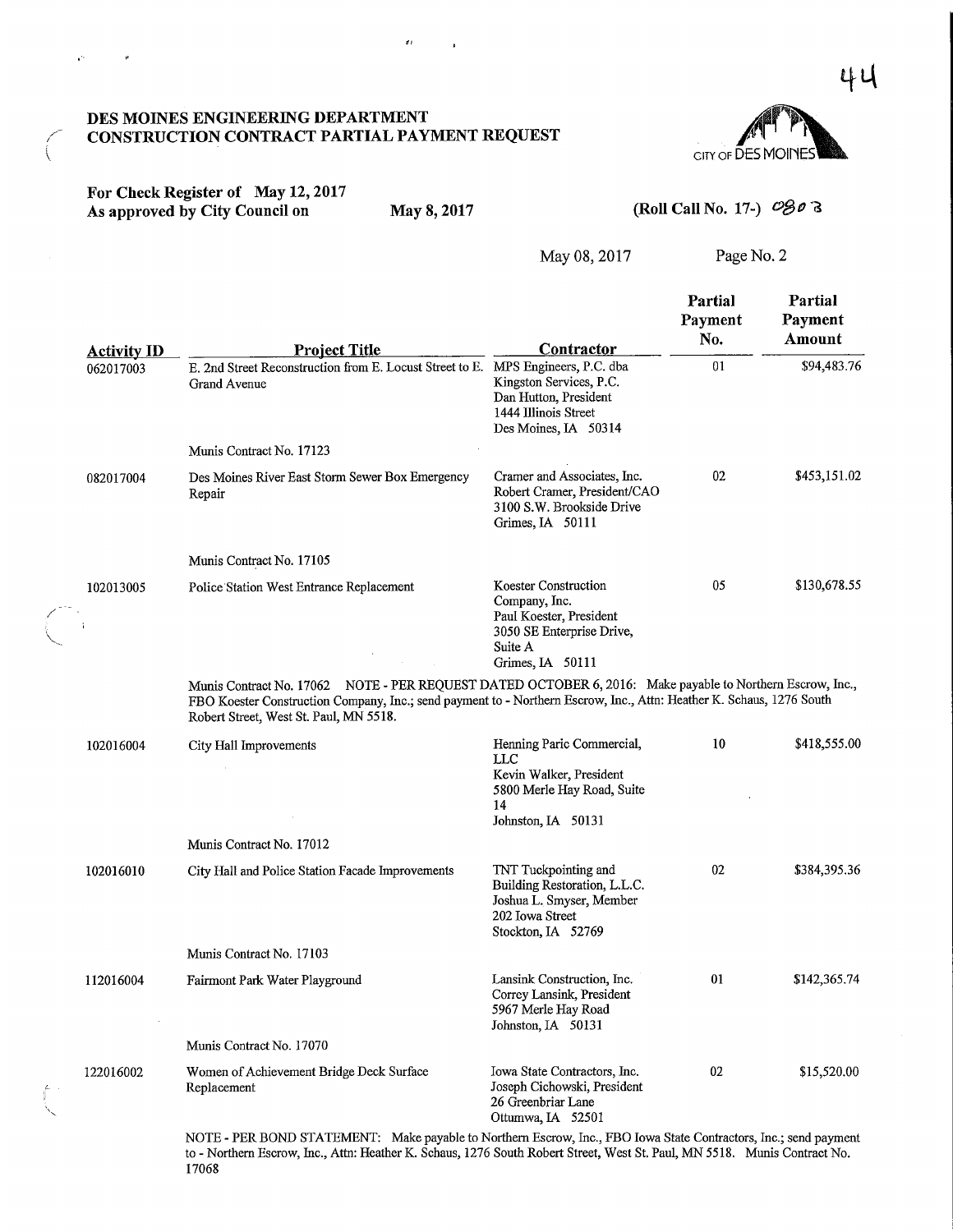### DES MOINES ENGINEERING DEPARTMENT CONSTRUCTION CONTRACT PARTIAL PAYMENT REQUEST

CITY OF DES MOINES

For Check Register of May 12,2017 As approved by City Council on May 8, 2017

(Roll Call No. 17-)  $0803$ 

May 08, 2017 Page No. 3

Requested by:

Umela SCookey ..

Pamela S. Cooksey, P.E. Des Moines City Engineer

ec: City Clerk

Funds available:  $\ell$ ittings

Daniel E. Ritter Des Moines Finance Director

44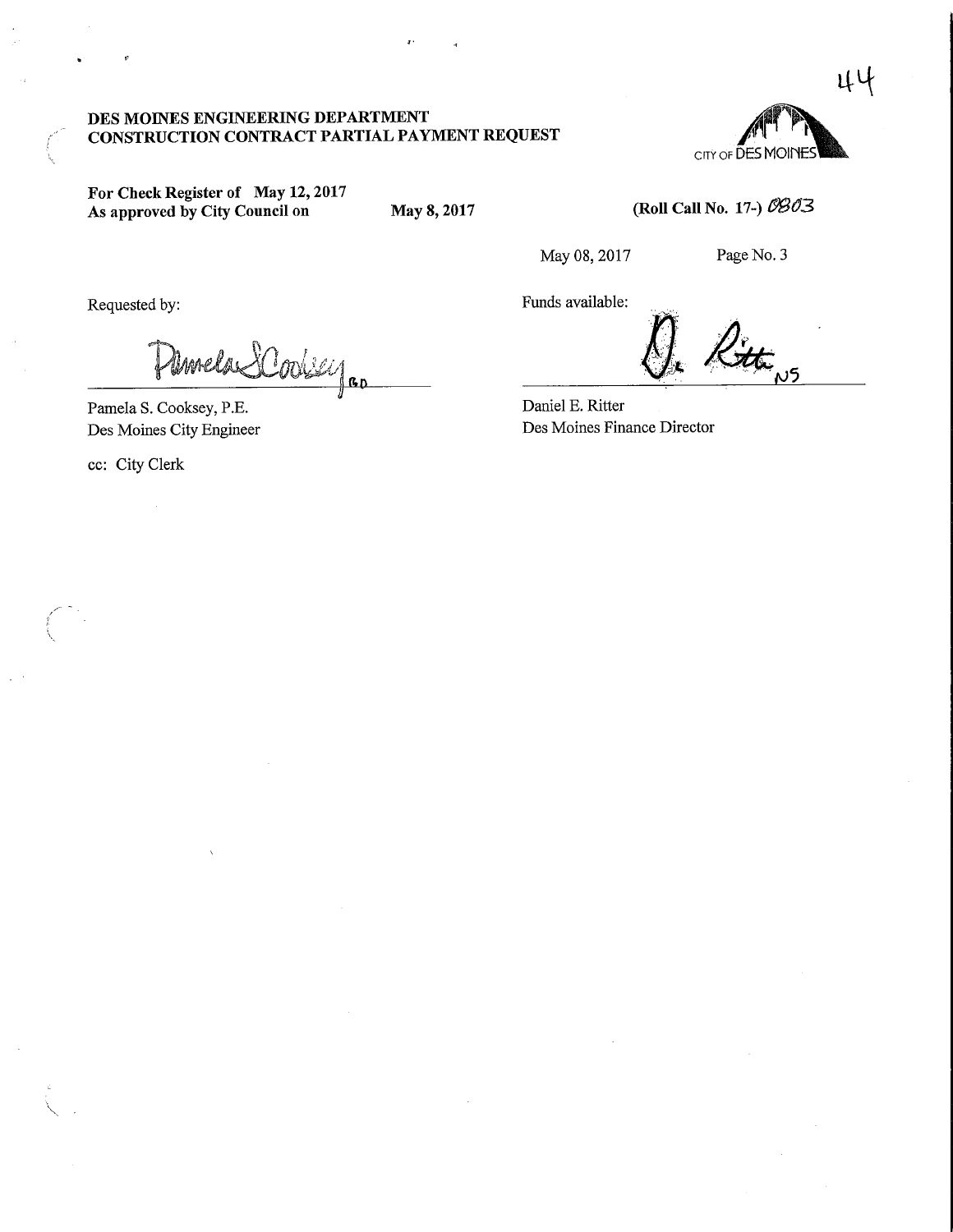# CITY OF DES MOINE  $\ddot{+}$

### DES MOINES ENGINEERING DEPARTMENT CONSTRUCTION CONTRACT PARTIAL PAYMENT REQUEST

 $\ddot{\phantom{a}}$ 

| For Check Register of May 19, 2017 |             |
|------------------------------------|-------------|
| As approved by City Council on     | May 8, 2017 |

 $\mu(\vec{r})$ 

 $\rightarrow$ 

### (Roll Call No. 17-0803)

### May 15, 2017 Page No. 1

The work performed associated with the following listed construction contract partial payments has been constructed in substantial compliance with the plans and specifications, and the Engineering Department hereby requests that the Finance Department process payment to the following contractors:

| <b>Activity ID</b> | <b>Project Title</b>                                                                                                                                                                                                                                                          | <u>Contractor</u>                                                                                                            | Partial<br>Payment<br>No. | Partial<br>Payment<br>Amount |
|--------------------|-------------------------------------------------------------------------------------------------------------------------------------------------------------------------------------------------------------------------------------------------------------------------------|------------------------------------------------------------------------------------------------------------------------------|---------------------------|------------------------------|
| 042016013          | 5th & Keo Parking Garage Stair Replacement                                                                                                                                                                                                                                    | Koester Construction<br>Company, Inc.<br>Paul Koester, President<br>3050 SE Enterprise Drive,<br>Suite A<br>Grimes, IA 50111 | 06                        | \$107,842.66                 |
|                    | Munis Contract No. 17060 NOTE - PER REQUEST DATED SEPTEMBER 1, 2016: Make payable to Northern Escrow,<br>Inc., FBO Koester Construction Company, Inc.; send payment to - Northern Escrow, Inc., Attn: Heather K. Schaus, 1276 South<br>Robert Street, West St. Paul, MN 5518. |                                                                                                                              |                           |                              |
| 042017001          | Walnut Street Bus Lane from 9th Street to 10th Street                                                                                                                                                                                                                         | Kingston Services, LLC<br>Dan Hutton, President<br>1444 Illinois Street<br>Des Moines, IA 50314                              | 01                        | \$873.00                     |
|                    | Munis Contract No. 17142                                                                                                                                                                                                                                                      |                                                                                                                              |                           |                              |
| 062011005          | Park Avenue Widening - S.W. 56th Street to S.W. 63rd<br>Street                                                                                                                                                                                                                | Corell Contractor, Inc. &<br>Subsidiary<br>Grant S. Corell, President<br>1300 Lincoln Street<br>West Des Moines, IA 50265    | 01                        | \$206,412.34                 |
|                    | STP-U-1945(796)--70-77                                                                                                                                                                                                                                                        |                                                                                                                              |                           |                              |
|                    | Munis Contract No. 17098                                                                                                                                                                                                                                                      |                                                                                                                              |                           |                              |
| 082014001          | Yeader Creek Grade Control Improvements                                                                                                                                                                                                                                       | RW Excavating & Dozing,<br>L.C.<br>Dan E. Wilson, Manager<br>Member<br>13293 S.88th Avenue W<br>Prairie City, IA 50228       | 06                        | \$17,128.55                  |
|                    | 14-ESD-GSB-Rglaz-0010<br>Munis Contract No. 17010                                                                                                                                                                                                                             |                                                                                                                              |                           |                              |
| 082016004          | 30th Street and Jefferson Avenue Culvert Replacement<br>at Closes Creek                                                                                                                                                                                                       | Jasper Construction Services,<br>Inc.<br>Cliff Rhoads, President<br>928 N 19th Avenue East<br>Newton, IA 50208               | 03                        | \$16,296.48                  |
|                    | Munis Contract No. 17061                                                                                                                                                                                                                                                      |                                                                                                                              |                           |                              |
| 102014002          | Pioneer Columbus Community Center Remodeling                                                                                                                                                                                                                                  | Rochon Corporation of Iowa,<br>Inc.<br>Ron Rochon, President<br>3401 106th Circle<br>Urbandale, IA 50322                     | 12                        | \$41,264.77                  |
|                    | Munis Contract No. 16067                                                                                                                                                                                                                                                      |                                                                                                                              |                           |                              |